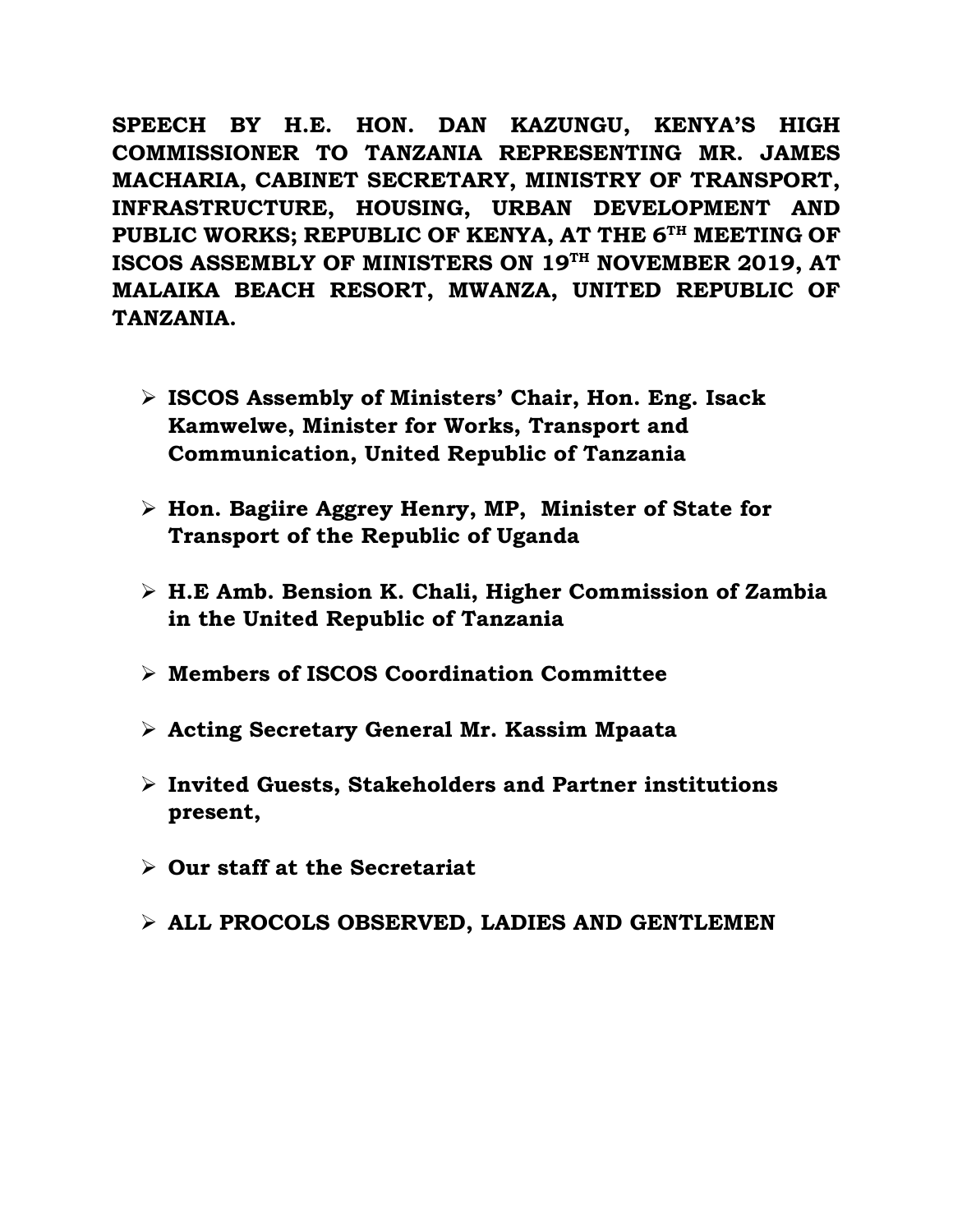It gives me a great pleasure to be here in this important meeting to deliberate matters of an organization which unites the shipping and Maritime interests of the region.

Let me first of all thank the government of the United Republic of Tanzania, through the Minister, Eng. Kamwelwe for hosting this important meeting and for the warm welcome accorded to me and my delegation. I also wish to thank the people of Tanzania for the hospitality accorded to all of us here.

I deliver apologies from the Cabinet Secretary, Mr. James Macharia, who would have wished to be here with us, but has not been able due to other coinciding official engagements. He asked me to deliver his apologies and to say that he is with us in all our deliberations.

Honorable Ministers, allow me pay tribute to the Chair for steering the organization and for guiding the various programmes undertaken during the last two years. I also pay tribute to Mr. Mpaata, the Acting Secretary General and his team, whom, from the records seen has done a commendable job for the Organization even in his Acting capacity.

## **LADIES AND GENTLEMEN,**

For the effective and efficient use of our water bodies, whether it is the sea or our rivers and lakes, collaboration between regional states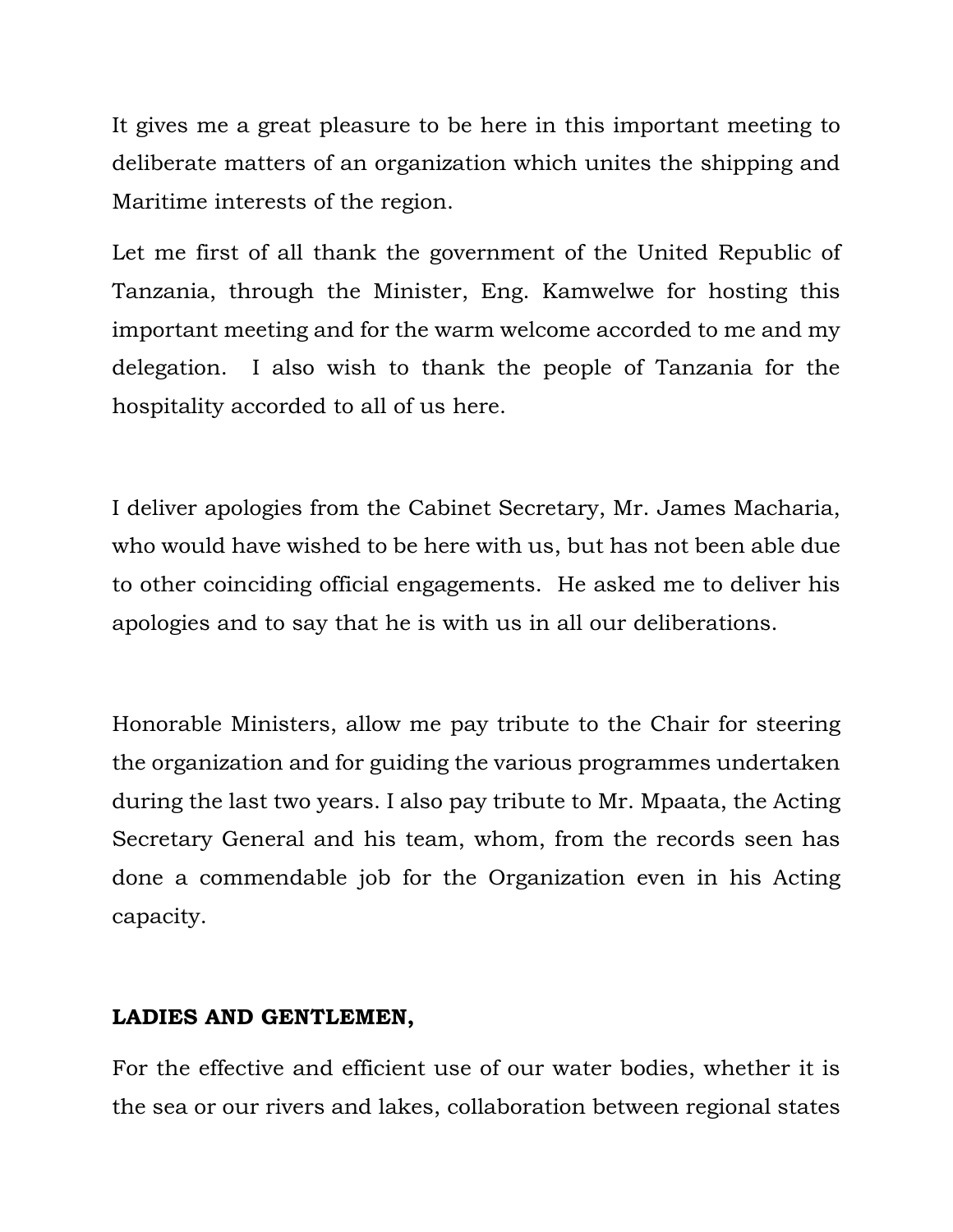is important since many of these water bodies are shared by more than one state. Therefore, having a regional organization taking care of our shipping and maritime matters is simply inevitable. So let us appreciate the role being played by ISCOS in providing this much needed forum and for helping states develop their Maritime economies in its advocacy for competitive shipping services for our region.

As a nation with direct access to the sea, Kenya handles several Maritime interests of the States using her ports for their international trade. With the help of the forum provided by ISCOS, we are able to understand the needs of our neighbors and put in place Maritime and Surface Transport facilities that seek to be efficient and cost effective. We are also grateful to ISCOS for assisting us to share information with our neighbors Tanzania Ports Authority on a regular basis, with a view of improving our efficiency and harmonizing policies. I wish to thank our neighbors-the land linked states, for the continuous trust in using our Maritime facilities and wish to assure them that the Government of Kenya, in collaboration with institutions like ISCOS seeks to continuously improve the efficiency in handling of Transit cargo for our neighbors.

## **HONOURABLE MINISTERS,**

We need a strong, vibrant and enlightened private sector. After the 2006 ISCOS Transformation, ISCOS was mandated to work more with the Private sector and build capacity for our Shippers. I am happy to learn that ISCOS has assisted to form Shippers Councils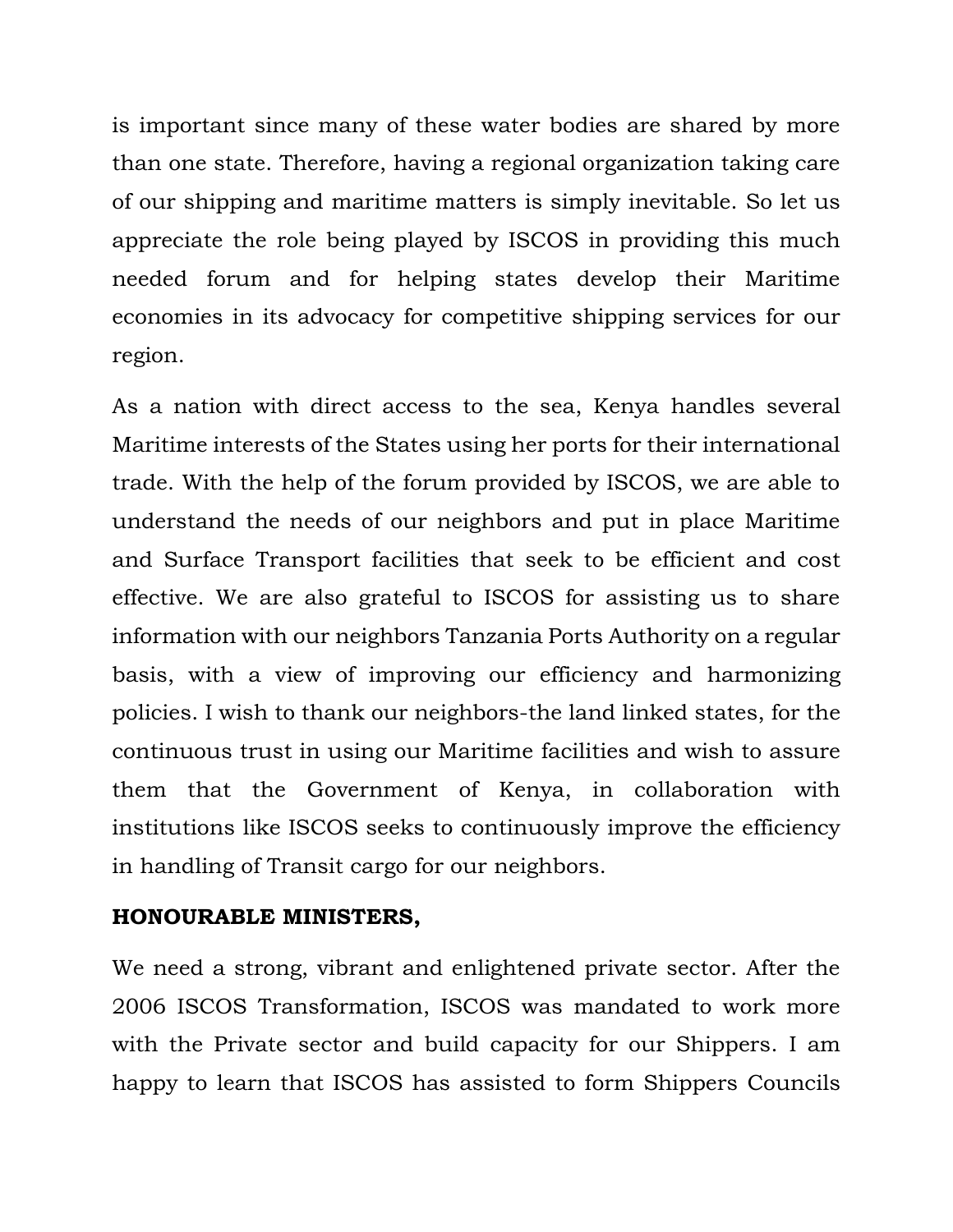throughout the region and has also run several sensitization workshops on best practice in international trade, which have helped in creating awareness and deriving best practice in Shipping and international Trade for our business people.

On the other hand, the Maritime Sector has over the years been little known, even as we rely heavily on the same not only for the transportation business but for many other economic benefits. I wish to commend ISCOS for helping in demystifying the Maritime sector and encouraging the uptake of maritime careers in the region.

# **HONOURABLE MINISTERS, LADIES AND GENTLEMEN**

In the quest of reducing cost of doing business, especially surface transport costs, Kenya is working towards moving cargo from road to rail in order to gain from the benefits of cost effective railway carriage, while saving our roads. To actualize this , the first phase of northern corridor SGR project which is from the Mombasa port to Nairobi became commercially operational from 1st June, 2017 for passenger Services and 1st January 2018 for Freight services. The second phase from Nairobi to Naivasha was inaugurated on 17th October, 2019.

# **LADIES AND GENTLEMEN,**

At this juncture, I would wish to extend my appreciation to ISCOS for spearheading initiatives to localize marine cargo insurance in the region. This initiative aims at retaining millions of the much needed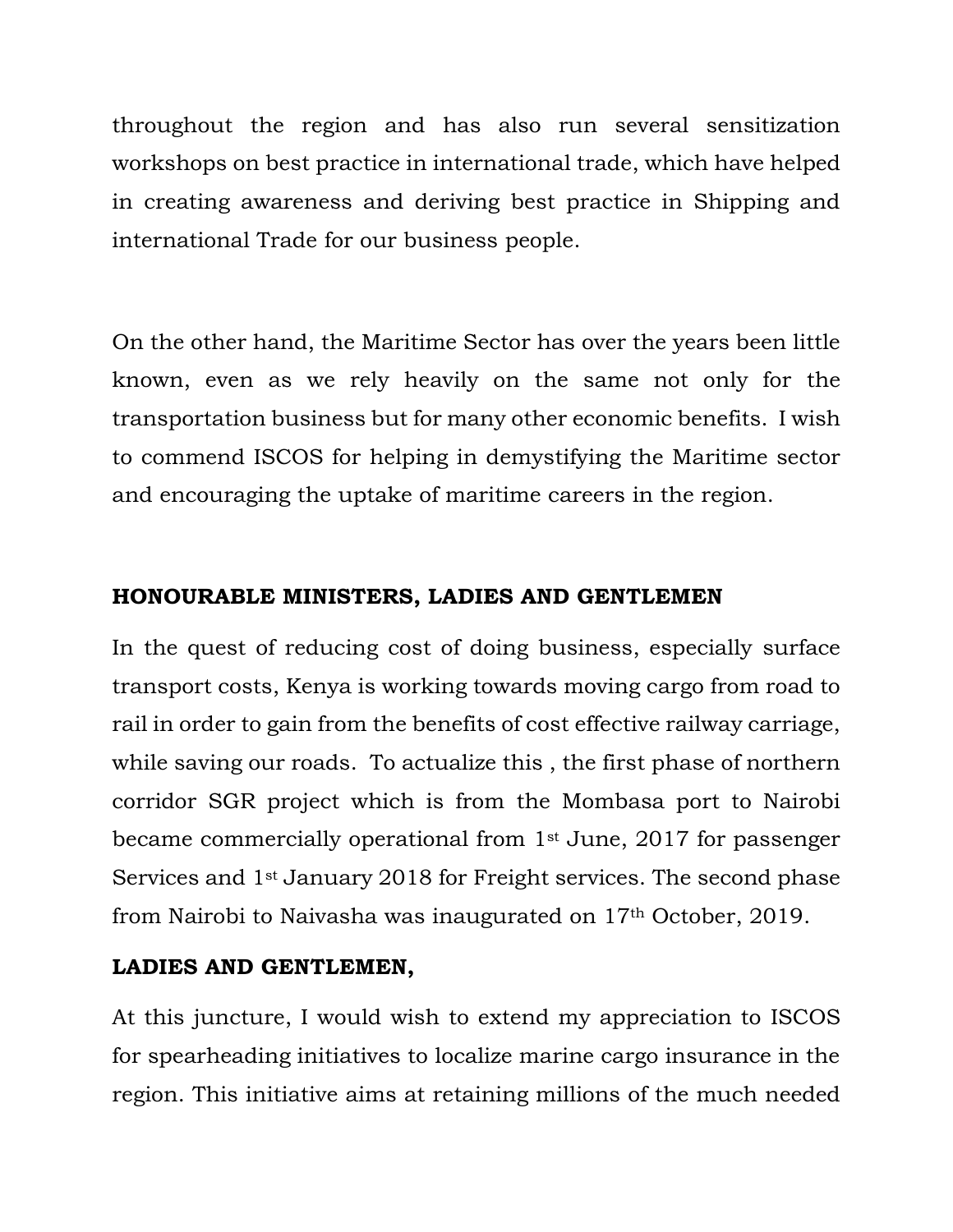foreign currency in our economies. In Kenya, we started the enforcement of section 20 of the marine insurance act from 1st January 2017. Marine Insurance uptake in Kenya increased by 41.6% from Kshs. 2.65 billion in 2016 to Kshs.3.75 billion in 2017 during the first year of implementation. Although there was a drop in the following year 2018, ISCOS assisted us to address this by engaging major stakeholders and providing a new roadmap for the same. By the year 2020, with Kenya's imports and exports growing every year, Kenya Insurance outlay will hit US \$ 300million per annum, and it is only important that we retain this money in our economies rather than export it without any benefit. I therefore, ask ISCOS secretariat to follow up with the taskforce steering this matter so that we can get back on track as soon as possible. No doubt, localizing Marine Cargo Insurance cannot be overemphasized. The retention of such amounts in our Economies will result into boosting the insurance industry, authenticating insurance policies procured, room for negotiating for better rates, ease in claiming settlement, widening government tax base to name a few. I plead for patriotism on MCI for building our economies.

#### **LADIES AND GENTLEMEN**

It is now high time we move from land to the sea for economic development. Let us focus on our waters. ISCOS member states are blessed with huge water masses which include Indian Ocean, Lake Victoria, Lake Tanganyika and Lake Nyasa. All these water bodies are shared by different states, so requires joint efforts among adjoining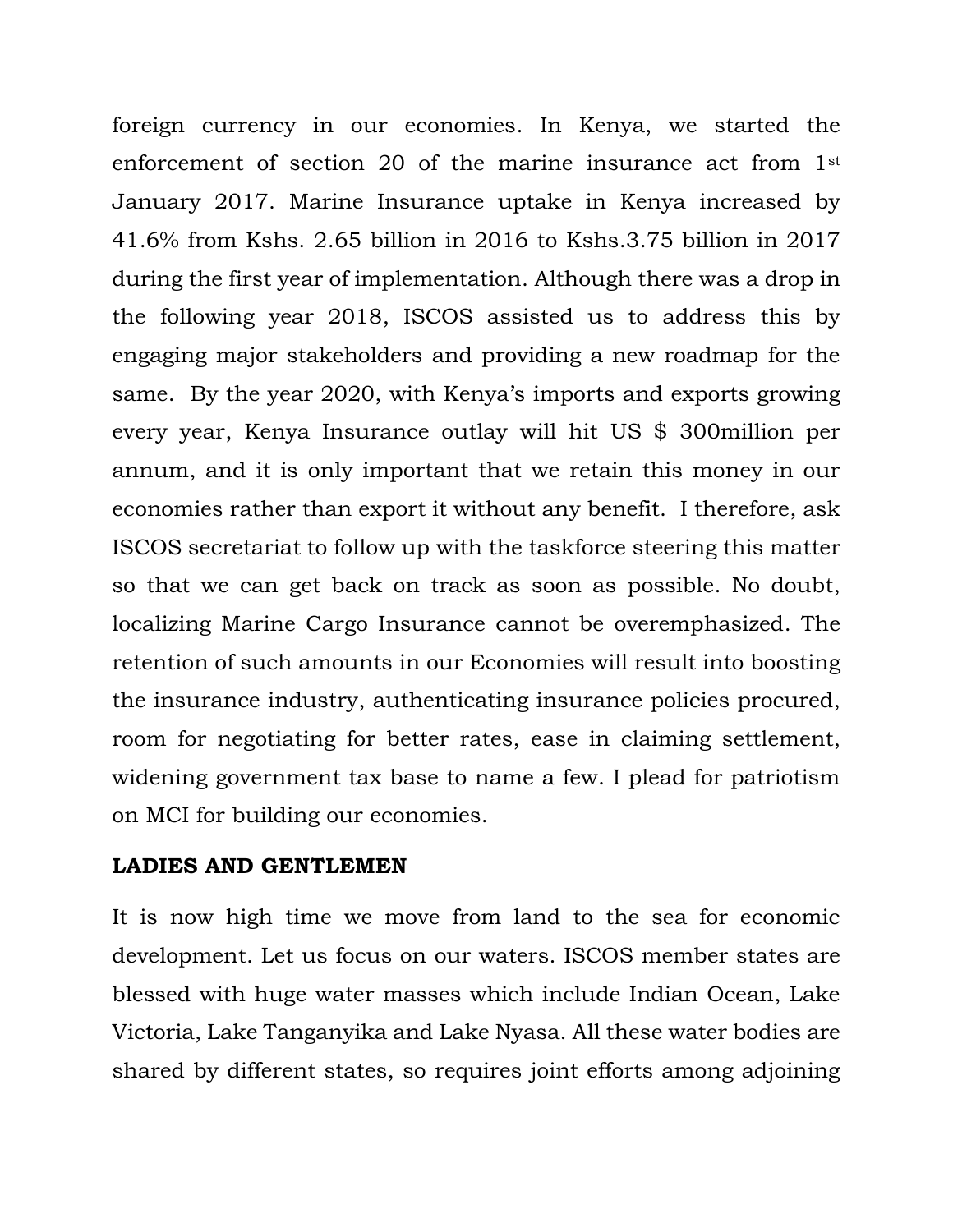states in harnessing the blue economy equitably and sustainably. For example, transport through Lake Victoria will flourish if Kenya, Tanzania and Uganda inland ports are developed and maintained to handle same vessels at the same level of efficiency, because inefficiency on one port can create snowball effect on the others. I urge ISCOS to continue collaborating with other institutions in the region to assist and work together for the efficient and effective harnessing of the resources in our water bodies.

## **LADIES AND GENTLEMEN**

ISCOS continues to be a hub of knowledge in Shipping and maritime affairs and important statistics generated do assist Kenya in appreciating our position on the Global Shipping Radar. I urge the Secretariat to continue updating us on trends and happenings in the industry and advising on the best way of adopting best practices to again more from the industry. It is important to note innovations and learning from each other in the shipping industry are inevitable to be able to serve ships calling at our ports better.

## **HONERABLE MINISTERS, LADIES AND GENTLEMEN**

Our Agenda today is a packed one. But among the things we are shall be doing today is to appoint new executive leadership/ Secretary General of the Organization. As we do this, I wish to appeal to our staff at Secretariat especially Mr. Mpaata who has led the institution